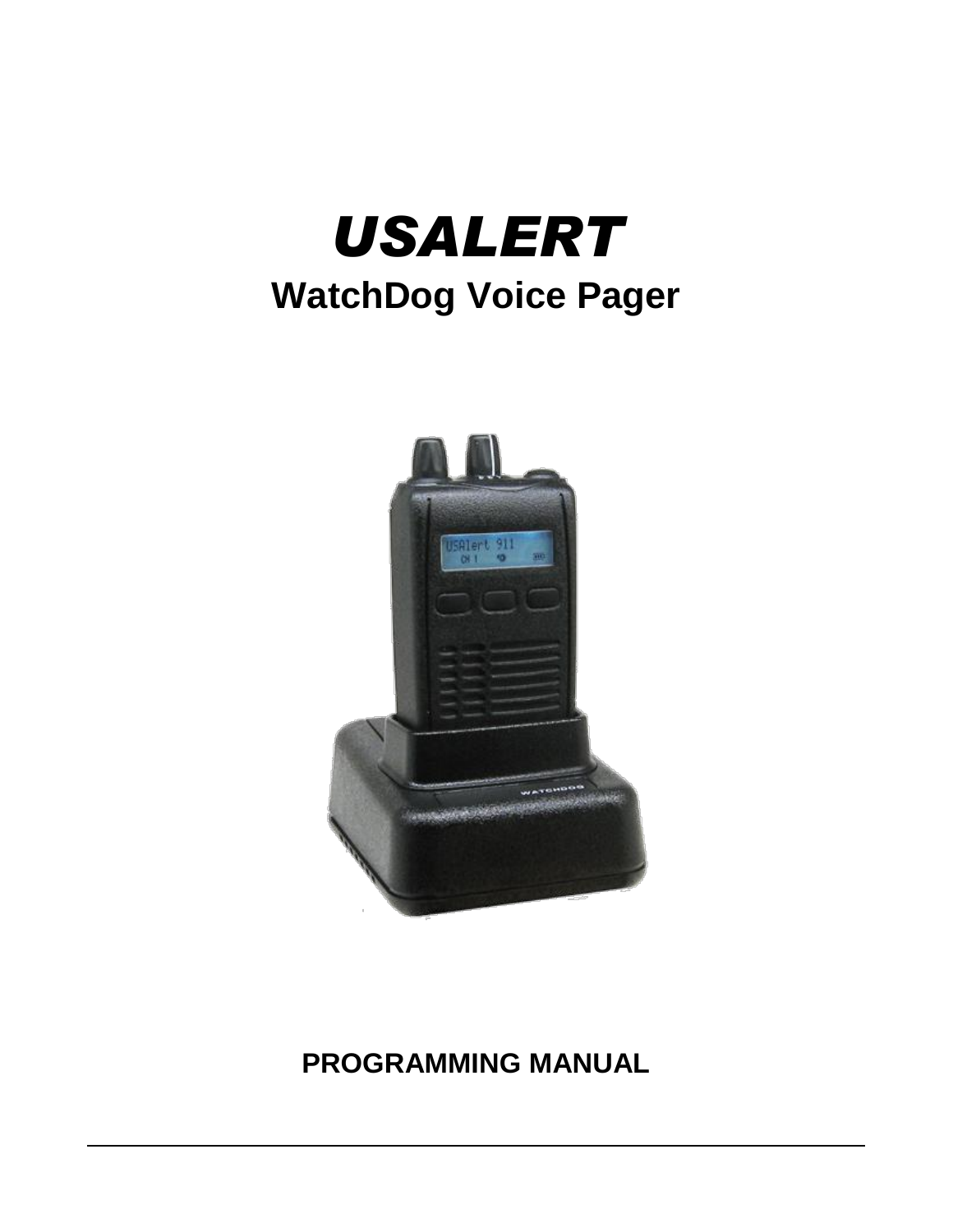### **1. INSTALLATION SETUP**

The USAlert WatchDog programmer consists of a programming fixture, a serial communications cable, a USB communications cable, a USB to Serial Adapter, a large programming CD and a small computer drivers CD. Both WatchDog and WatchDog LT Voice Pagers use the same programming hardware and software, so only one installation is required. The software files required for the installation can also be downloaded from the USAlert website at [www.usalertllc.com.](http://www.usalertllc.com/)

The WatchDog programming fixture uses a DB9 serial connector for data communications. Connecting the fixture to your computer can be accomplished in either of two ways, serially or by USB. Ensure that your Serial and USB ports are operational by checking the Device Manager in your computer's Control Panel for any issues.

### **Serial Communication**

If you wish to use serial communication to program, connect the DB9 – DB9 serial communications cable to an available COM port on your computer and also the WatchDog programming fixture. Note the COM port number you are connecting (COM 1, COM2, COM3, etc.) as this will be required on the opening screen of the programming software. Continue with the "Run the Programming Software" step below.

### **USB to Serial Communication**

If a serial COM port is not available or you would like to use a USB connection from your computer to the programming fixture, a USB to Serial Adapter must be used and configured. Perform the following steps to configure the adapter.

**IMPORTANT: Do not plug anything into the USB port of your computer until instructed.** Unexpected results can occur if the following procedure is not performed in the correct order.

Install the USB-Serial Adapter software. This file, named "PL2303\_Prolific\_DriverInstaller\_v110.exe" is located on the large CD in the "USB to Serial Converter/Prolific USB to Serial V110" folder. Create a new folder on your computer desktop called WatchDog and copy the file into your new folder.

Insert the small CD into your CD-ROM drive. This small CD contains the drivers necessary to configure the USB to Serial Adapter. An Adapter installation manual can also be found on the CD in the "User's Manual" folder.

Double-click the "PL2303\_Prolific\_DriverInstaller\_v110.exe" file to run the installer and follow the on-screen prompts. Clicking the "Finish" button completes the adapter software installation.

**You now connect the USB cable with the serial adapter attached to an available USB port on your computer.** This will automatically install the device driver software. When this has completed, note the COM port number you are connecting (COM 1, COM2, COM3, etc.) as this will be required on the opening screen of the programming software. Connect the other end of the serial adapter to the serial communications cable, then connect the serial cable to the programming fixture.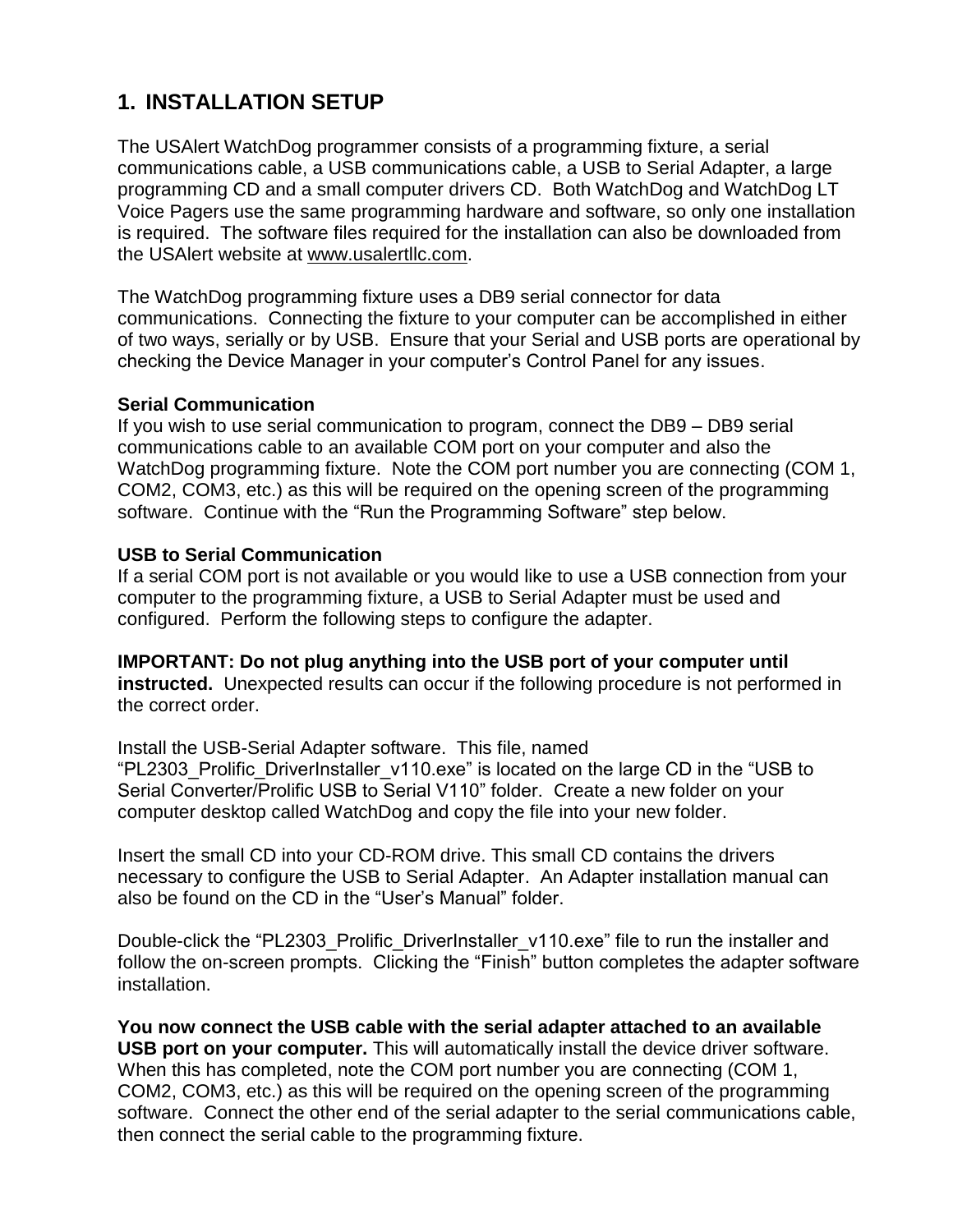# **2. RUN THE PROGRAMMING SOFTWARE**

Copy the WatchDog programming software from the WatchDog folder of the large CD to the desktop WatchDog folder. This file is currently named "J10 J100 CCP User ---.exe" where "---" is the software version. Double-click the file to run it.

You may need a version of Microsoft .NET Framework software to run the application if it fails to run initially. This file, named "Net Framework 2-0.exe" is located on the large CD in the WatchDog/Net Framework folder. Double-click on it to install and then run the WatchDog programming software again.

### **To place WatchDog into programming mode:**

To program, simply place the Watchdog into the programmer and turn the pager on with the Function Switch in Position 1.

### **To get out of programming mode:**

Once finished programming, take the pager out of the programmer, turn the pager off, and then turn back on. Your new programming settings should now be in effect.

### **3. START-UP SCREEN**

When the Watchdog programming software is first opened, you will see a screen that reads "RS-232 Port Select." This is where you enter the COM Port used to connect the programming fixture to the computer. If you are not sure which port you are plugged into, checking the Device Manager in your Control Panel will sometimes show the setting, depending upon your operating system. With a powered-on pager in the fixture, if the "Read" and "Write" buttons at the bottom of the screen are not highlighted, then you may have an incorrect port setting.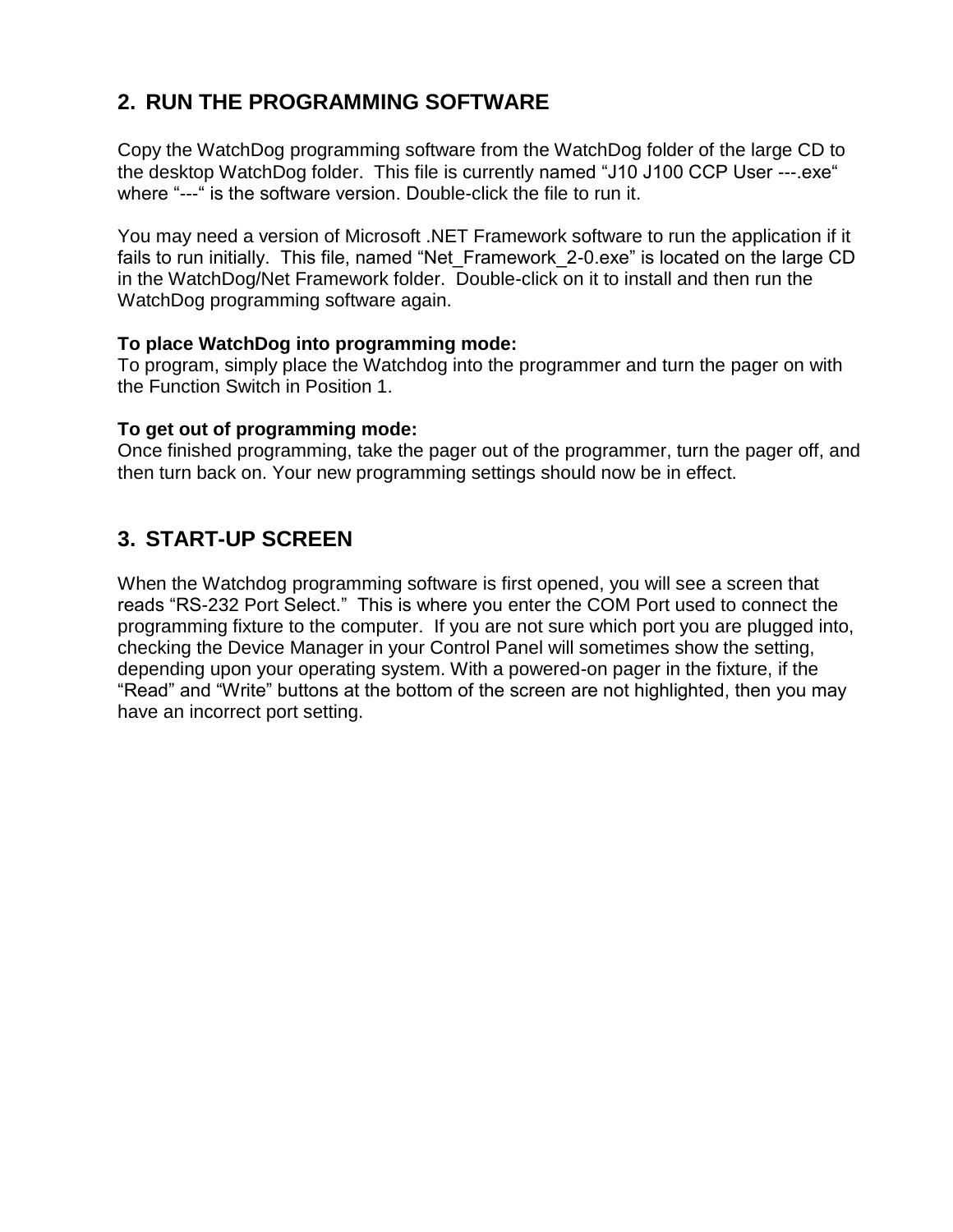# **4. CONFIGURATION SCREEN**

Once you have passed the opening port screen, you will see the configuration screen. This allows you to setup your 3-Position Function Switch. Use the dropdown lists to see the choices available for each switch position. F1 stands for Frequency 1 and F2 stands for Frequency 2. Both F1 and F2 are set from the pager's front panel menu. With WatchDog firmware version 5.20 or later, both F1 and F2 can be set to any of the available channels on your pager (channels 1, 2, 3, 4 or 5).

**Note:** to determine the firmware version of your pager, first turn the pager off. Hold down the top-mounted reset button and turn the pager on. The firmware version will appear on the pager's display.

| <b>Watch Dog Programming Software</b>                                                                 | <b>VO.3F</b>                                                                                                                                                                                                               |           | $\Box$    |
|-------------------------------------------------------------------------------------------------------|----------------------------------------------------------------------------------------------------------------------------------------------------------------------------------------------------------------------------|-----------|-----------|
| Two Tone<br>Display                                                                                   | Voice Record<br>Scan & Others                                                                                                                                                                                              |           |           |
| Configuration<br>Channel-1                                                                            | Channel-2<br>Channel-3                                                                                                                                                                                                     | Channel-4 | Channel-5 |
| <b>Model Name</b><br><b>Serial Number</b><br>911000011<br><b>Switch Position</b><br>Switch position-1 | A4A1WDA2152B<br>F1 tone alert<br>v                                                                                                                                                                                         |           |           |
| Switch position-2                                                                                     | F1 vibrate alert                                                                                                                                                                                                           |           |           |
| Switch position-3                                                                                     | F1 tone/vibrate<br>Ÿ                                                                                                                                                                                                       |           |           |
|                                                                                                       | F1 tone alert<br>$\overline{\phantom{a}}$<br>F1 vibrate alert<br>F1 tone/vibrate<br>F1 tone alert off duty<br>F1 vibrate alert off duty<br>F1 tone/vibrate alert off duty<br>F <sub>2</sub> tone alert<br>F2 vibrate alert |           |           |
| Print<br>Save<br>Serial Port Disconnected                                                             | Load                                                                                                                                                                                                                       | Write     | Read      |
|                                                                                                       |                                                                                                                                                                                                                            |           |           |

#### **3-Position Function Switch Selections**

**F1 Tone Alert -** Position will audibly alert when paged on any address for Frequency 1. If the volume knob is turned all the way down, the pager will not audibly alert.

**F1 Vibrate Alert -** Position will alert by vibration when paged on Frequency 1, regardless of where the volume control knob is set.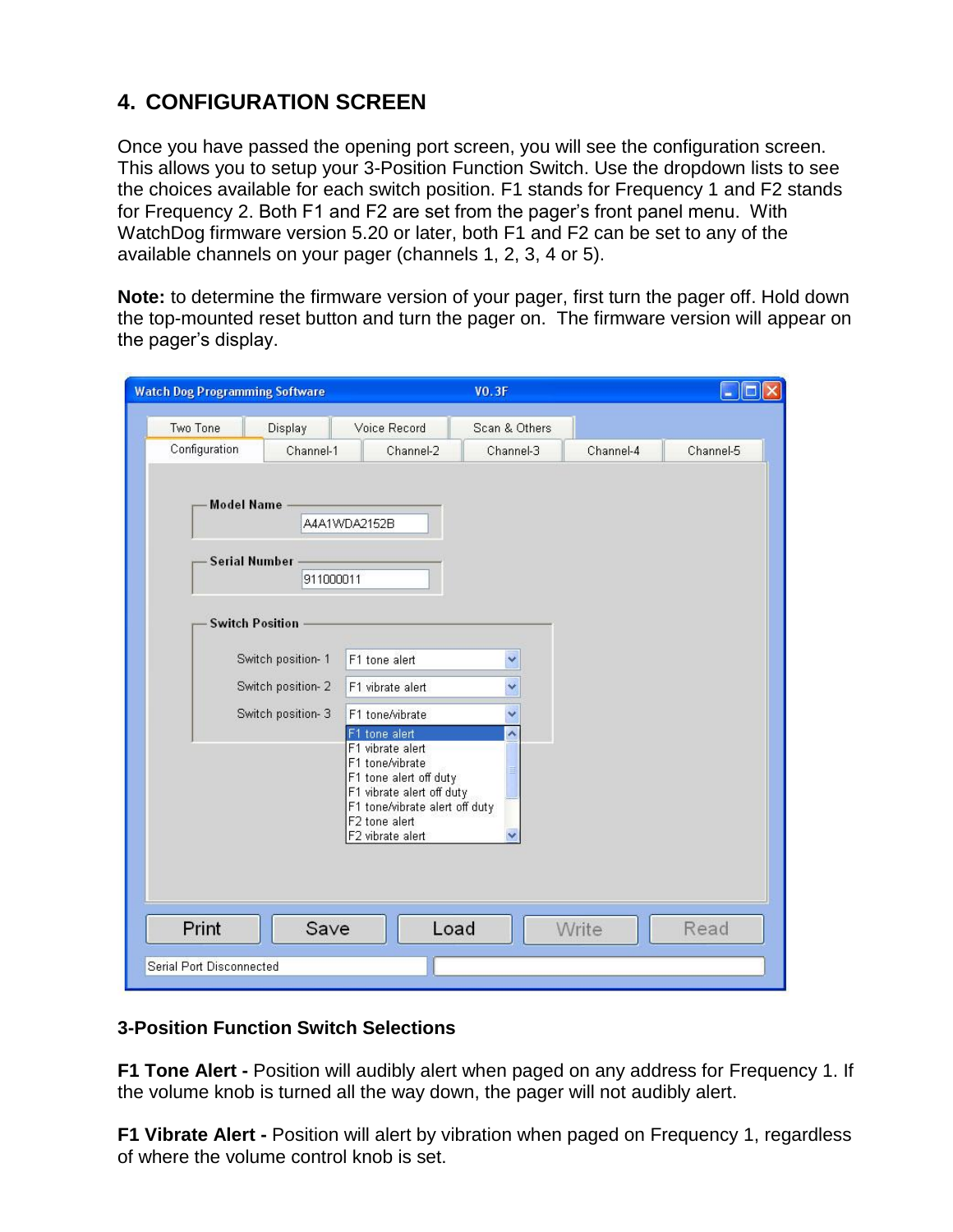**F1 Tone/Vibrate -** Position will audibly alert and vibrate when paged on Frequency 1. If volume knob is turned all the way down, it will only vibrate.

**F1 Tone Alert Off Duty -** Position will NOT audibly alert for addresses that have been set to Off Duty on Frequency 1. Off Duty operation is described further in the "On/Off Duty Setup" section of the Channel Programming Screen below.

**F1 Vibrate Alert Off Duty -** Position will NOT alert by vibration for addresses that have been set to Off Duty on Frequency 1. Off Duty operation is described further in the "On/Off Duty Setup" section of the Channel Programming Screen below.

**F1 Tone/Vibrate Alert Off Duty -** Position will NOT audibly alert and vibrate for addresses that have been set to Off Duty on Frequency 1. Off Duty operation is described further in the "On/Off Duty Setup" section of the Channel Programming Screen below.

**F2 Tone Alert -** Position will audibly alert when paged on any address for Frequency 2. If the volume knob is turned all the way down, the pager will not audibly alert.

**F2 Vibrate Alert** - Position will alert by vibration when paged on Frequency 2, regardless of where the volume control knob is set.

**F2 Tone/Vibrate -** Position will audibly alert and vibrate when paged on Frequency 2. If volume knob is turned all the way down, it will only vibrate.

**F2 Tone Alert Off Duty -** Position will NOT audibly alert for addresses that have been set to Off Duty on Frequency 2. Off Duty operation is described further in the "On/Off Duty Setup" section of the Channel Programming Screen below.

**F2 Vibrate Alert Off Duty -** Position will NOT alert by vibration for addresses that have been set to Off Duty on Frequency 2. Off Duty operation is described further in the "On/Off Duty Setup" section of the Channel Programming Screen below.

**F2 Tone/Vibrate Alert Off Duty -** Position will NOT audibly alert and vibrate for addresses that have been set to Off Duty on Frequency 2. Off Duty operation is described further in the "On/Off Duty Setup" section of the Channel Programming Screen below.

**Scan -** If you would like to Scan, this function must be selected on Function Switch Position 2. Scan operation is described further in the Scans & Others Screen below.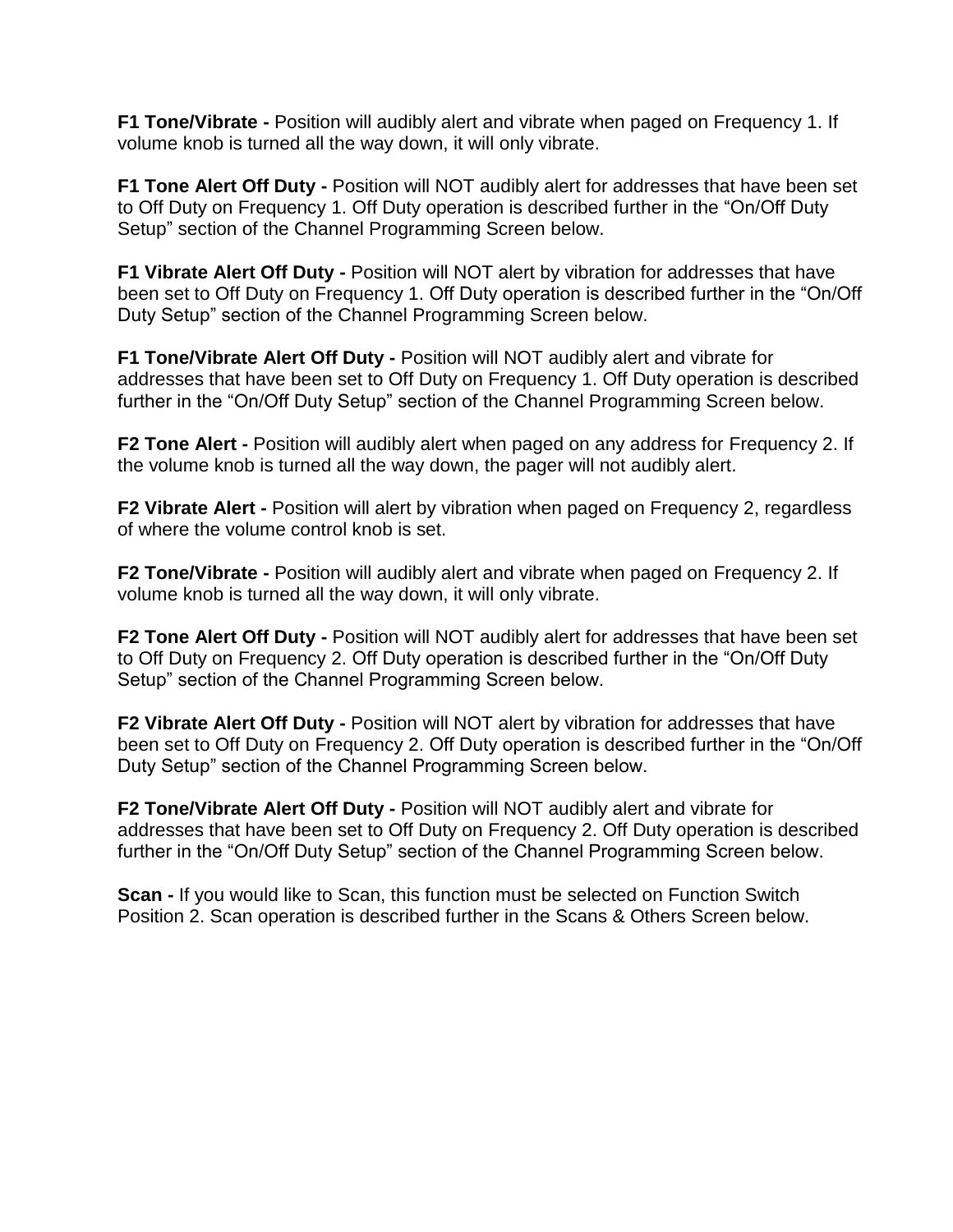# **5. CHANNEL PROGRAMMING SCREEN**

| Two Tone                  | Display                      | Voice Record |           | Scan & Others           |                   |        |                |                      |
|---------------------------|------------------------------|--------------|-----------|-------------------------|-------------------|--------|----------------|----------------------|
| Configuration             | Channel-1                    |              | Channel-2 | Channel-3               | Channel-4         |        | Channel-5      |                      |
| Frequency<br>$CH-1$       | 461.0000 MHz Band 458-464MHz |              |           | Channel Name Watchdog-1 |                   |        |                |                      |
| <b>Two Tone Frequency</b> |                              |              |           |                         |                   |        |                |                      |
| Yes Capcode               | Tone-1                       | Tone-2       |           | Text                    | Off duty Priority |        | Cadence        |                      |
| ☑<br>Address-1            | 300.0 Hz                     | 400.0 Hz     |           | WatchDog                |                   |        | A              | ₩                    |
| Address-2                 | Hz                           |              | Hz        |                         |                   | П      | A              | v                    |
| Address-3                 | Hz<br>l.                     | à.           | Hz        |                         |                   | П      | A              | ü                    |
| Address-4                 | Hz                           |              | Hz.       |                         |                   | П      | A              | $\sim$               |
| Address-5                 | Hz                           |              | Hz        |                         |                   | $\Box$ | $\mathbb{A}$   | ü                    |
| Address-6                 | Hz<br>į,                     |              | Hz.       |                         |                   | П      | A              | ŵ                    |
| Address-7                 | Hz<br>í.                     | s.           | Hz        |                         |                   | П      | A              | $\omega$             |
| Address-8                 | Hz                           |              | Hz        |                         |                   | $\Box$ | A              | $\omega$             |
| Address-9                 | Hz<br>l.                     | s.           | Hz        |                         |                   | □      | U              | v                    |
| Address-10                | Hz<br>l.                     | s I          | Hz.       |                         |                   | □      | B              | U.                   |
| Address-11                | Hz<br>i,                     |              |           |                         |                   | □      | B              | v                    |
| Address-12                | Hz<br>l.                     |              |           |                         |                   | □      | $\overline{B}$ | v                    |
| Address-13                | Hz                           |              |           |                         |                   | П      | B              | $\ddot{\phantom{0}}$ |
| Address-14                | Hz<br>$\ddot{\phantom{a}}$   |              |           |                         |                   | □      | B              | $\omega$             |
| Address-15                | Hz                           |              |           |                         | П                 | $\Box$ | $\boxminus$    | $\omega$             |
|                           |                              |              |           |                         |                   |        |                |                      |
| Print                     | Save                         |              |           | Load                    | Write             |        | Read           |                      |

The first entry on the Channel screen is your Frequency. A Channel Name description can be entered here, but will only appear on the pager's display if the "Standby Screen" dropdown list on the "Display" screen is set to "Channel Name". This allows your pager to display the channel you are on at any given time.

The next step is to enter your Tones. To do this, check yes for an address set and fill in your tones. If you are using long tones, they should be inserted in addresses 11 thru 15.

In the Text field for each address, you can enter a description for that address. When you are paged on a given address, the text you enter here will appear on the pager's display.

### **On / Off Duty Setup**

If you have set any of your position switches in the Configuration screen to On / Off Duty, you will now set up which tones you would like to receive while in that position. Check the box next to any tones that you DO NOT want to alert while in On / Off Duty. Leave boxes unchecked next to tones that you would like to receive while in On / Off Duty.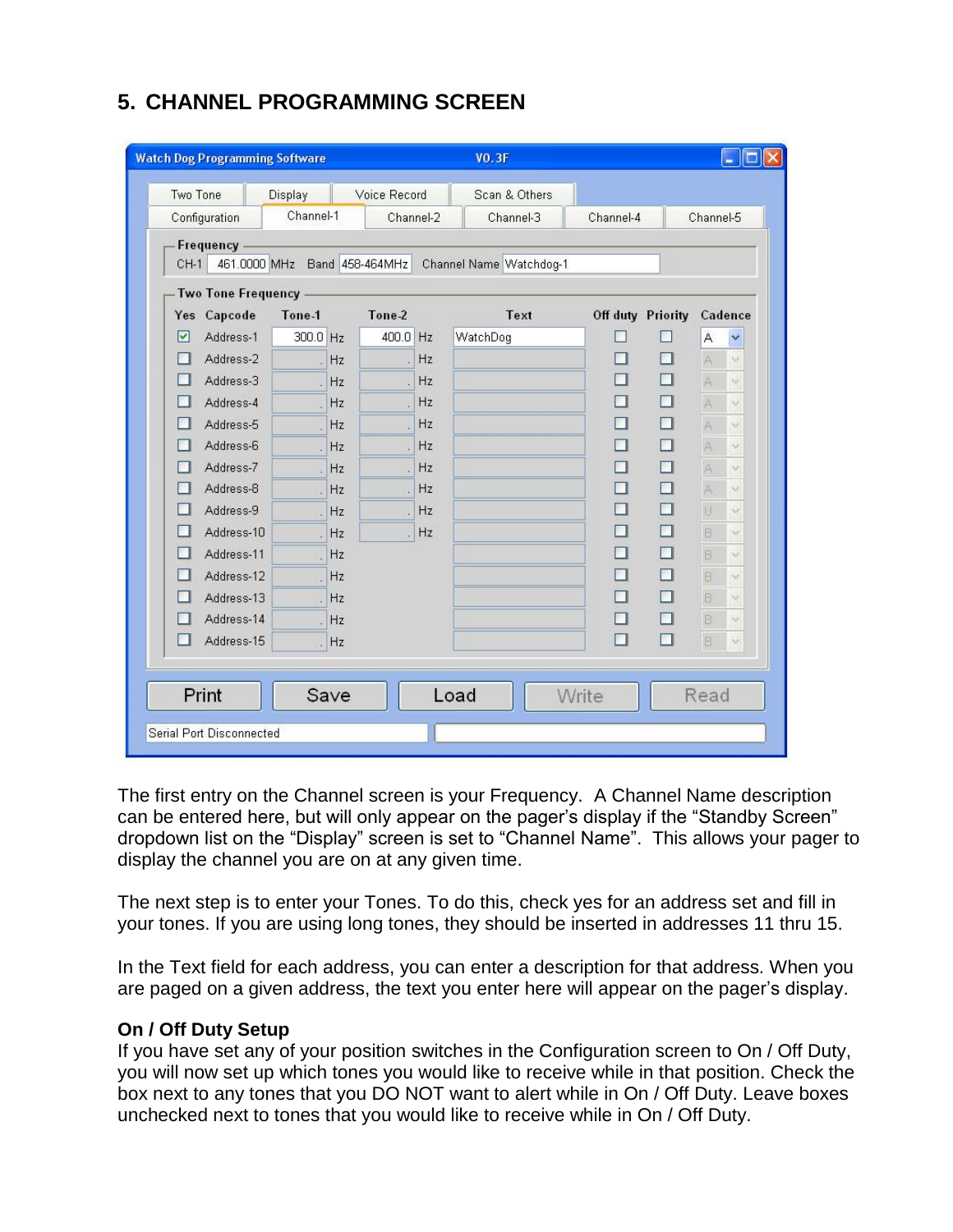#### **Priority**

If you check the Priority box next to a given set of tones, they will ALWAYS audibly alert only, even if you have the pager set to a vibrate position.

#### **Cadences**

There are seven different sounds to choose from when you are alerted. If a set of tones is set for Tone U, the pager will ALWAYS tone alert and vibrate when calls are received on those tones. To listen to each cadence, please visit [www.usalertllc.com/downloads.htm.](http://www.usalertllc.com/downloads.htm)

|          | <b>Watch Dog Programming Software</b> |                              |              |           | <b>VO.3F</b>            |           |                   | B                               |
|----------|---------------------------------------|------------------------------|--------------|-----------|-------------------------|-----------|-------------------|---------------------------------|
| Two Tone |                                       | Display                      | Voice Record |           | Scan & Others           |           |                   |                                 |
|          | Configuration                         | Channel-1                    |              | Channel-2 | Channel-3               | Channel-4 |                   | Channel-5                       |
| $CH-1$   | Frequency                             | 461.0000 MHz Band 458-464MHz |              |           | Channel Name Watchdog-1 |           |                   |                                 |
|          | <b>Two Tone Frequency</b>             |                              |              |           |                         |           |                   |                                 |
| Yes      | Capcode                               | Tone-1                       | Tone-2       |           | Text                    |           | Off duty Priority | Cadence                         |
| ☑        | Address-1                             | 300.0 Hz                     | 400.0        | Hz        | WatchDog                |           |                   | A<br>₩                          |
|          | Address-2                             | Hz                           |              | Hz        |                         | ш         | ш                 | Ā                               |
|          | Address-3                             | Hz                           |              | Hz        |                         | $\Box$    | $\Box$            | B<br>Ċ                          |
|          | Address-4                             | Hz                           |              | Hz        |                         | П         | □                 | D                               |
|          | Address-5                             | Hz                           |              | Hz        |                         | П         | $\Box$            | E<br>F                          |
|          | Address-6                             | Hz<br>۰                      |              | Hz        |                         | $\Box$    | $\Box$            | Ū                               |
|          | Address-7                             | Hz                           |              | Hz        |                         | П         | П                 | $\mathbb{A}$<br>÷               |
|          | Address-8                             | Hz                           |              | Hz        |                         | □         | □                 | $\mathbb{A}^{\prime}$<br>$\sim$ |
|          | Address-9                             | Hz                           |              | Hz        |                         | П         | □                 | U<br>V.                         |
|          | Address-10                            | Hz                           |              | Hz        |                         | п         | П                 | $\overline{\mathbf{B}}$<br>X.   |
|          | Address-11                            | Hz                           |              |           |                         | □         | □                 | $\boxdot$<br>$\sim$             |
|          | Address-12                            | Hz                           |              |           |                         | $\Box$    | □                 | $\overline{\mathbf{B}}$<br>V.   |
|          | Address-13                            | Hz<br>a.                     |              |           |                         | □         | □                 | B<br>$\sim$                     |
|          | Address-14                            | Hz                           |              |           |                         | $\Box$    | П                 | B<br>$\sim$                     |
| $\Box$   | Address-15                            | Hz                           |              |           |                         | $\Box$    | п                 | B)<br>$\sim$                    |
|          |                                       |                              |              |           |                         |           |                   |                                 |
|          | Print                                 | Save                         |              |           | Load                    | Write     |                   | Read                            |
|          | Serial Port Disconnected              |                              |              |           |                         |           |                   |                                 |

#### **Multiple Channels**

If you have multiple channels in your pager, click the next channel tab that is available. There will be a check box that reads "Ch-2 Yes?" and you must check this box for that channel to be activated. You will then repeat the procedures above for the rest of your channels.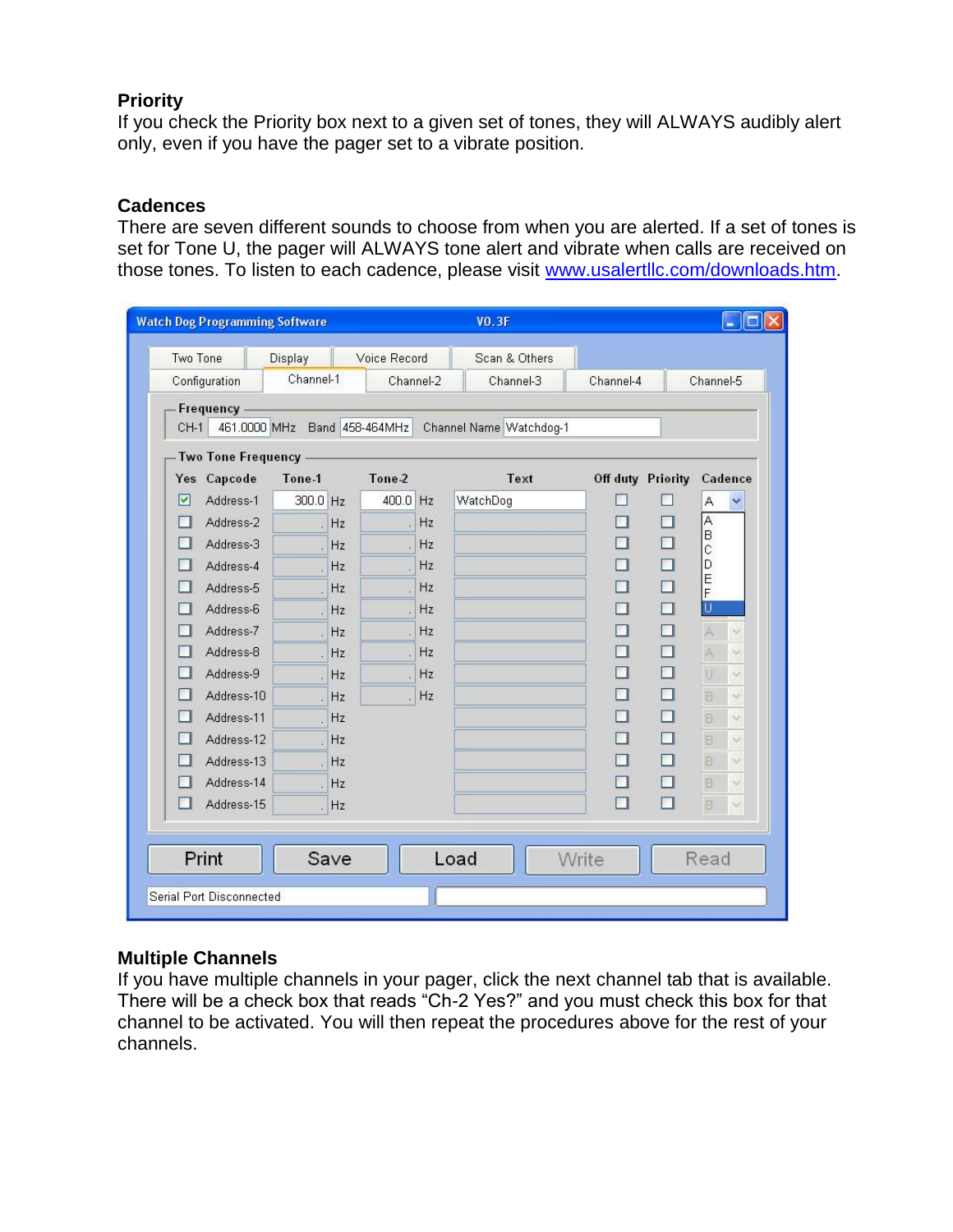# **6. TWO-TONE SCREEN**

|                                                                      | <b>Watch Dog Programming Software</b>                                              |                                                                             | VO.3F                      |           | EIO                          |
|----------------------------------------------------------------------|------------------------------------------------------------------------------------|-----------------------------------------------------------------------------|----------------------------|-----------|------------------------------|
| Configuration<br>Two Tone                                            | Channel-1<br>Display                                                               | Channel-2<br>Voice Record                                                   | Channel-3<br>Scan & Others | Channel-4 | Channel-5                    |
|                                                                      | <b>Two Tone Frequency</b><br>Long Tone length                                      |                                                                             | $\checkmark$<br>4.00       | sec       | <b>Simulcast</b><br>Yes<br>☑ |
| Reset<br><b>Alert Time</b><br>Alert Time Option<br>Manual Alert time | Mode of Reset<br>N-Factor setting<br>Time out Timer<br>Automatic Alert time<br>3.0 | N-factor revert reset<br>×<br>3.0<br>v<br>60.0<br>$\vee$<br>v<br>si.<br>sec | sec<br>sec                 |           |                              |
| Print                                                                | Save                                                                               | Load                                                                        |                            | Write     | Read                         |

### **Long Tone Length**

When you set the Long Tone Length, it will look for the tone for the amount of time set and then alert for the remainder of the time the tone is sent out. For example, dispatch sends out the long tone for seven seconds. If you have your Long Tone Length set to the default of four seconds, it will look for the tone for that length of time and then alert for the remaining three seconds.

#### **Simulcast**

For systems running with multiple transmitter towers, check this box. Systems with a single tower can uncheck the box.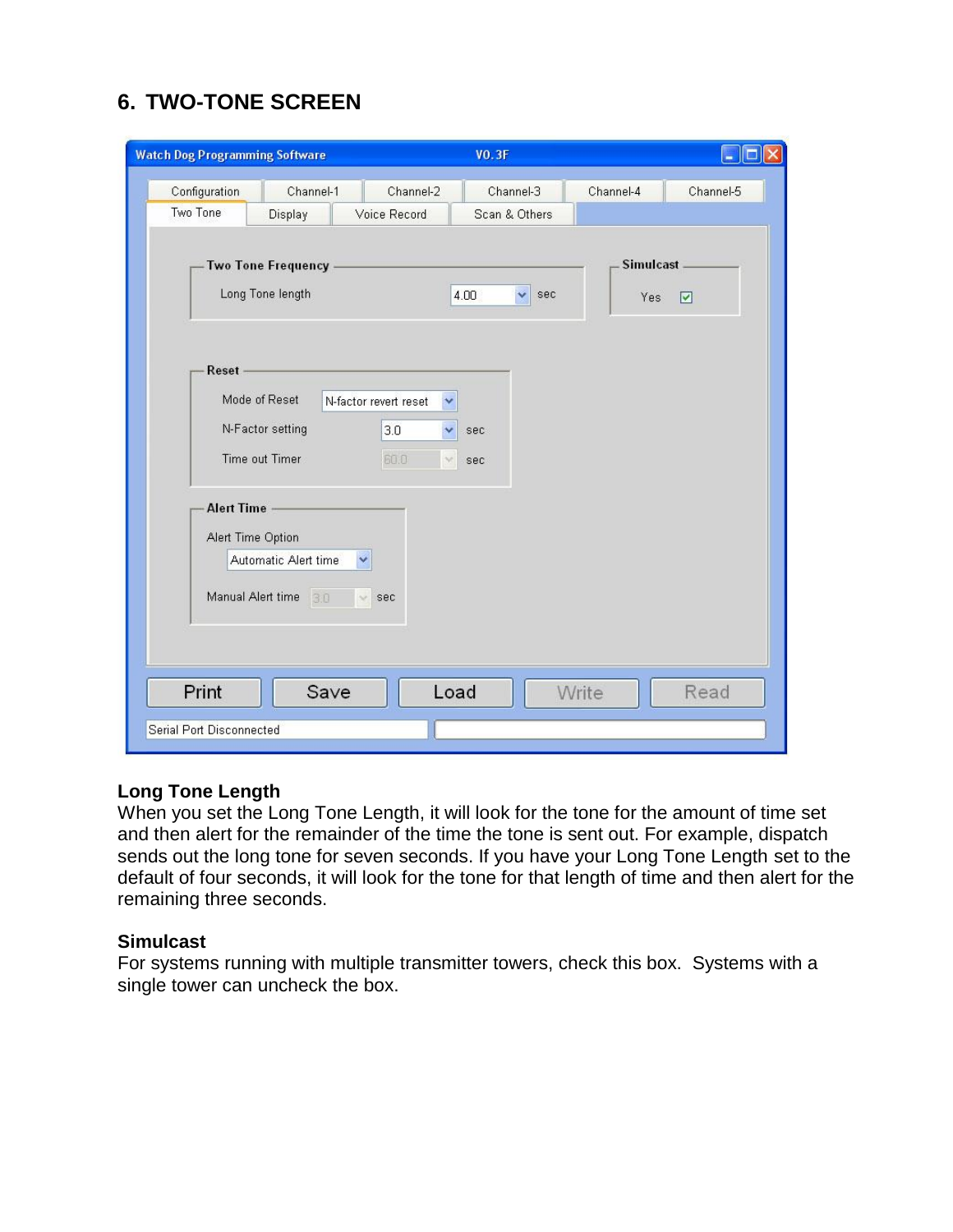|                            | <b>Watch Dog Programming Software</b>                                                                                                                                                                                                                                                                                                    | <b>VO.3F</b>              |                            |                         | le.       |
|----------------------------|------------------------------------------------------------------------------------------------------------------------------------------------------------------------------------------------------------------------------------------------------------------------------------------------------------------------------------------|---------------------------|----------------------------|-------------------------|-----------|
| Configuration<br>Two Tone  | Channel-1<br>Display                                                                                                                                                                                                                                                                                                                     | Channel-2<br>Voice Record | Channel-3<br>Scan & Others | Channel-4               | Channel-5 |
| Reset<br><b>Alert Time</b> | <b>Two Tone Frequency</b><br>Long Tone length<br>Mode of Reset<br>N-factor revert reset<br>Manual reset<br>N-Factor setting<br>Auto reset<br>Revert reset<br>Time out Timer<br>N-factor auto reset<br>N-factor revert reset<br><b>Time out Timer</b><br>Alert Time Option<br>Automatic Alert time<br>Ÿ<br>Manual Alert time<br>3.0<br>v. | 4.00<br>sec<br>sec<br>sec | $\checkmark$<br>sec        | <b>Simulcast</b><br>Yes | ☑         |
| Print                      | Save                                                                                                                                                                                                                                                                                                                                     | Load                      | Write                      |                         | Read      |

#### **Mode of Reset**

There are six different modes you can choose from to set the way that your pager resets after pages are received: Manual Reset, Auto Reset, Revert Reset, N-Factor Auto Reset, N-Factor Revert Reset, and Time-out Timer.

**Manual Reset:** After receipt of an alert, the pager will open the audio channel for messaging and lock the audio on until the reset switch is depressed and released. At this time, the pager will return to Selective Call standby.

**Auto Reset:** After receipt of an alert, the pager will open the audio channel for messaging. The audio will remain open until the carrier drops, at which time the audio will automatically reset. The pager automatically returns to Selective Call standby.

**Revert Reset:** Revert operation allows the pager to automatically switch from Selective Call to channel monitoring after receipt of an alert. The pager will remain in channel monitoring until the reset switch is depressed and released. At this time, the pager will return to Selective Call standby.

**N-Factor Auto Reset:** Adding the N time delay to revert operation causes the WatchDog pager to disregard the state of the carrier during the N time. The N time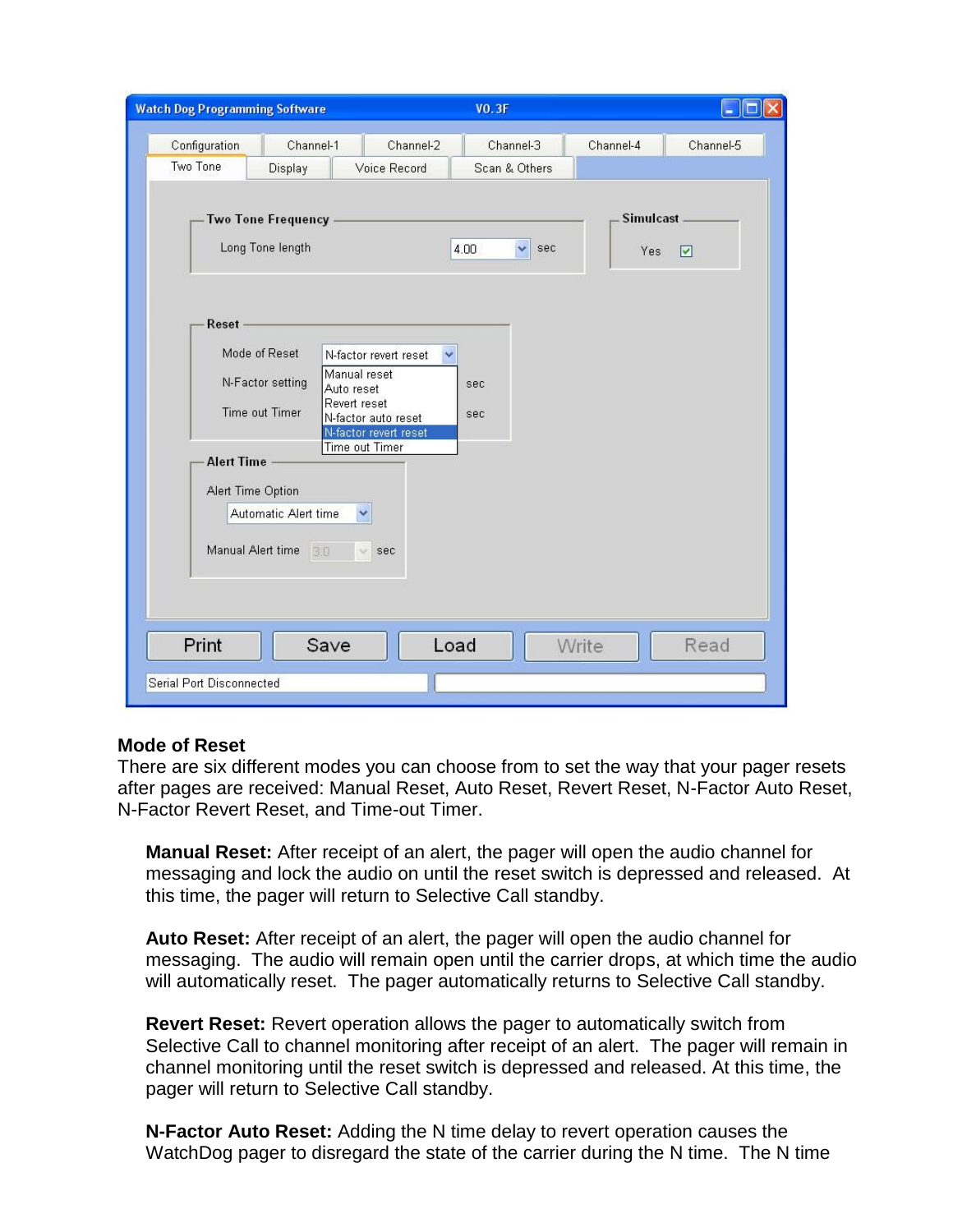begins immediately after the alerting cycle and ends on N timeout. At this time the WatchDog will enter normal auto reset operation.

**N-Factor Revert Reset:** Adding the N time delay to revert operation causes the WatchDog pager to disregard the state of the carrier during the N time. The N time begins immediately after the alerting cycle and ends on N timeout. At this time the WatchDog will enter normal revert to carrier squelch operation.

**Time-Out Timer:** After receipt of an alert, the pager will open the audio channel for messaging. The audio will remain open until the pre-programmed "timeout" has expired. The timeout timer is initiated at the start of the alert cycle and ends on the timeout time. The pager will then automatically returns to Selective Call standby.

#### **N-Factor Setting**

If your carrier drops after sending out tones, you may need to use N-Factor. The "N-Factor Setting" function allows the pager to essentially ride thru the carrier drop after tones are transmitted and to continue to record the message. The N time is programmable in length to allow for system variations. Select an N time that is longer than the carrier drop to prevent early termination of message recording. If the carrier typically drops for one second, then program the N time to two seconds. In this case, after the two second N time out, the pager will resume watching the carrier to signal when to stop recording.

#### **Time out Timer**

Set the number of seconds you want the audio to remain open after receipt of an alert in Time out timer reset mode.

#### **Alert Time**

This is the amount of time the pager will alert after it receives its tones. It is recommended that you use automatic alert time so that you do not miss part of the message being received.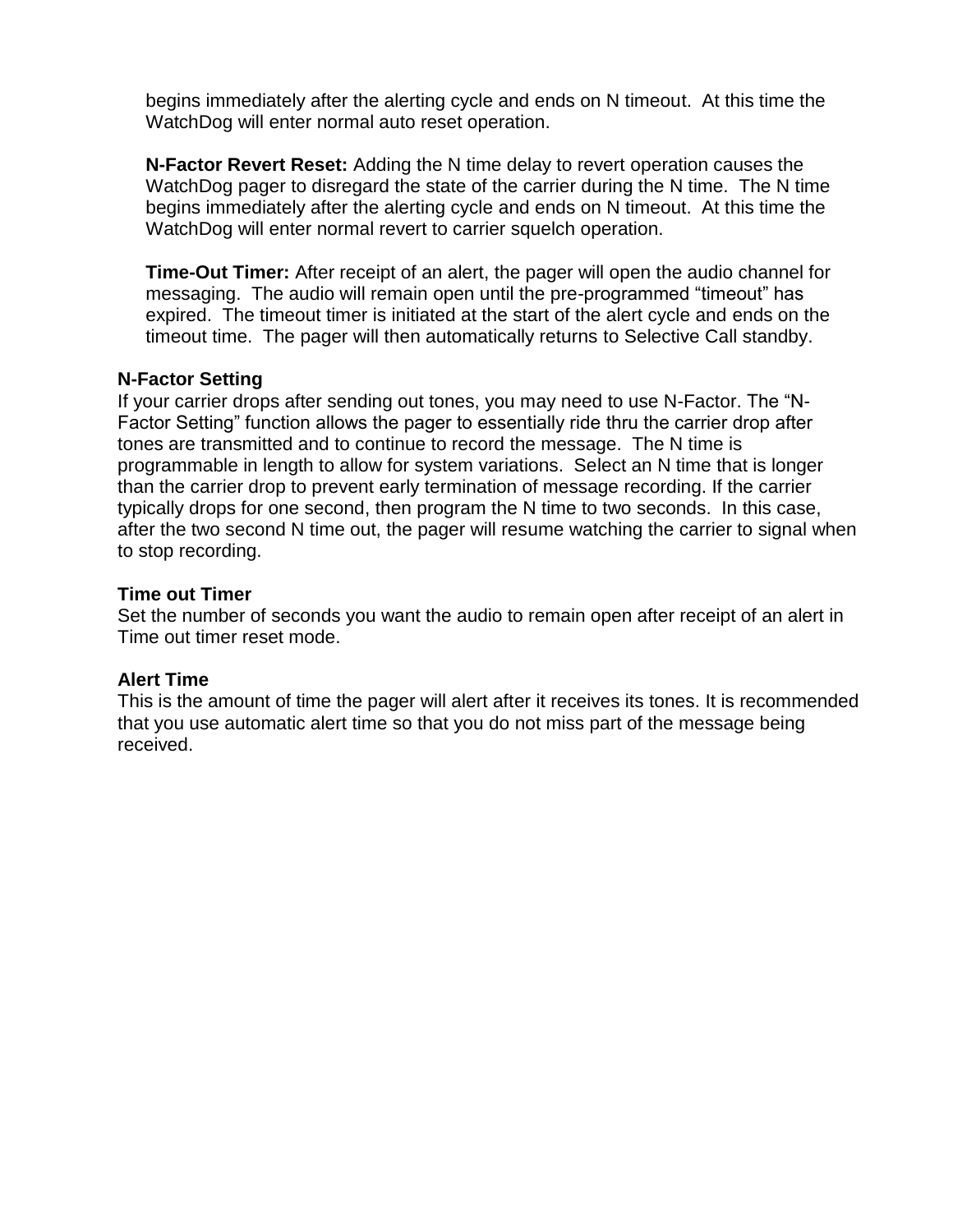# **7. DISPLAY SCREEN**

| <b>Watch Dog Programming Software</b>                                                    | <b>VO.3F</b>                                       |
|------------------------------------------------------------------------------------------|----------------------------------------------------|
| Configuration<br>Channel-1                                                               | Channel-2<br>Channel-3<br>Channel-4<br>Channel-5   |
| Display<br>Two Tone                                                                      | Voice Record<br>Scan & Others                      |
| <b>Special Text</b><br>Power up message<br>Standby screen<br>Standby screen special text | Welcome WatchDog<br>Special text<br>v<br>Watch Dog |
| 2 tone address special text                                                              | <b>Special Text</b><br>$\ddotmark$                 |
| <b>LCD &amp; Back light</b>                                                              |                                                    |
| LCD hold time                                                                            | 10                                                 |
| Back light hold time                                                                     | 5                                                  |
| Back light on option                                                                     | Press any key<br>$\checkmark$                      |
|                                                                                          |                                                    |
|                                                                                          |                                                    |
|                                                                                          |                                                    |
| Print<br>Save                                                                            | Load<br>Write<br>Read                              |

#### **Power-Up Message**

Enter the text to display when you turn on your pager.

#### **Standby Screen**

The Standby Screen has selections for displaying three types of information. These choices are the time and date, a special text message of your choice, or the name of the current channel. If you select "Channel Name", that text will be entered on the Channel screen(s). If you select "Special Text", that text can be displayed in either of the two ways described below.

#### **Standby Screen Special Text and 2 Tone Address Special Text**

If "Special Text" is selected in the Standby Screen and also in "2 Tone Address Special Text", the text entered in "Standby Screen Special Text" will be displayed.

If "2 Tone Address Number" is selected in "2 Tone Address Special Text", the address number (ADR01, ADR02, etc) of the alerted channel will appear in the display.

#### **Date Format**

Set the date format to Month-Date or Date-Month.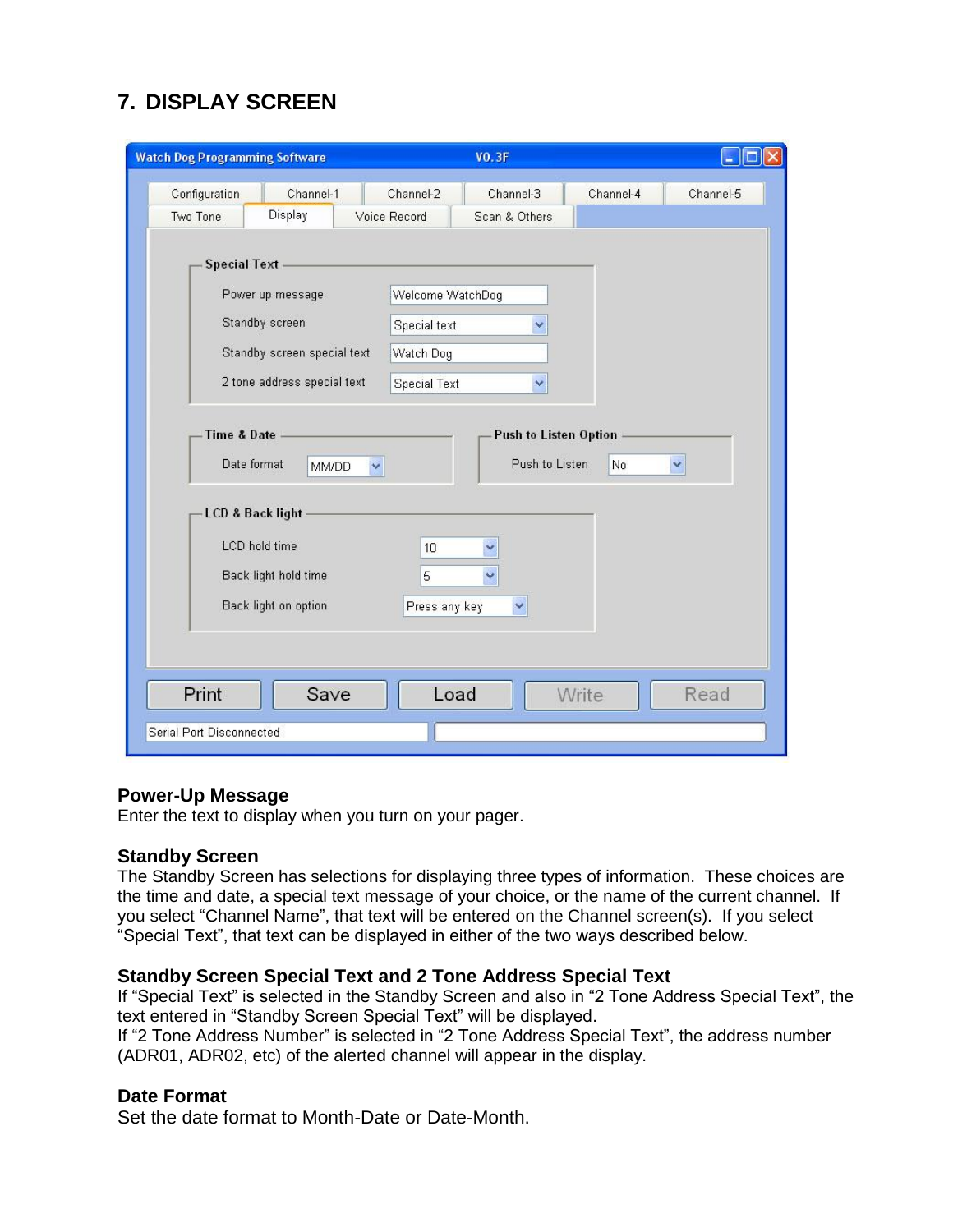#### **Push to Listen**

This option forces the user to push the reset button to "listen" to the message. **Warning: Release of the reset button will also cancel voice storage.**  If set to "Yes", it can be disabled or enabled through the pager's front panel menu.

#### **LCD Hold Time**

The amount of time the LCD displays information before going into standby mode with only the standby mode icon displayed. Selections are 10, 30, or 60 seconds, or non-limit that does not turn off the display. Battery life is decreased accordingly with longer display times.

#### **Back Light Hold Time**

The amount of time the back light will remain on once activated. 5, 10, and 30 seconds are the selections.

#### **Back Light On Option**

Selecting the "Press any key" option will not activate the backlight when a message is received. Selecting the LCD on time" option will activate the backlight when a message is received. The backlight will activate when pressing any of the pager's keys or buttons for either selection.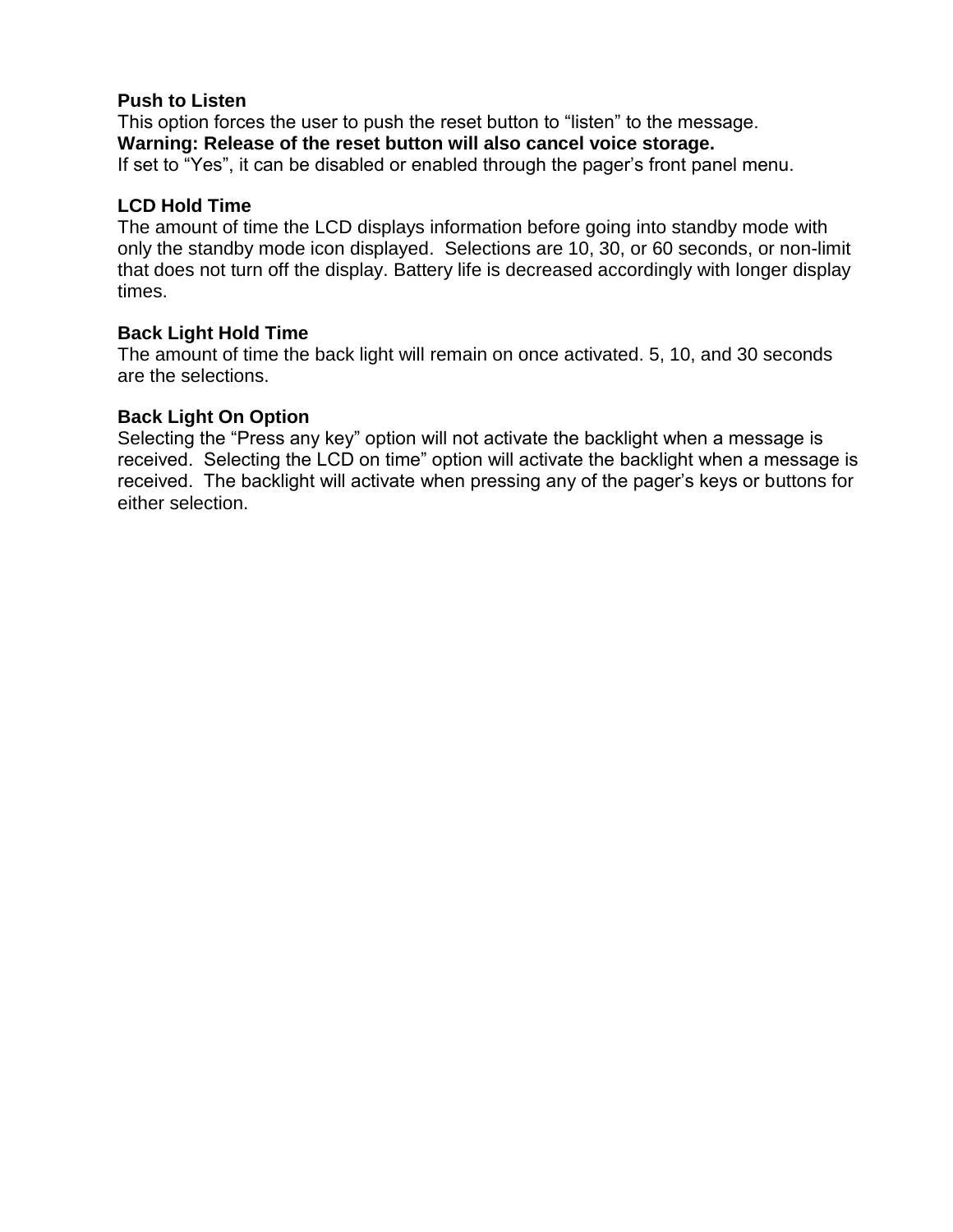### **8. VOICE RECORD SCREEN**

| <b>Watch Dog Programming Software</b>                                                                                                                                    |                           | <b>VO.3F</b>                                        |           | l.        |
|--------------------------------------------------------------------------------------------------------------------------------------------------------------------------|---------------------------|-----------------------------------------------------|-----------|-----------|
| Configuration<br>Channel-1<br>Two Tone<br>Display                                                                                                                        | Channel-2<br>Voice Record | Channel-3<br>Scan & Others                          | Channel-4 | Channel-5 |
| <b>Voice Recording</b><br>Enable voice recording?<br>Ability to delete / All delete messages ?<br>Ability to protect message ?<br>Message number order<br>Recording mode | Increment<br>After alert  | $\boxed{\mathbf{v}}$<br>☑<br>☑<br>$\checkmark$<br>v |           |           |
| Print<br>Save<br>Serial Port Disconnected                                                                                                                                |                           | Load                                                | Write     | Read      |

The Voice Record Screen is only available on Stored Voice models.

**Enable voice recording?** – enables or disables Voice Recording.

**Ability to delete / All delete messages?** – allows you to delete individual messages or delete all messages from the pager's front panel menu.

**Ability to protect message?** – allows you to protect individual messages from being erased when message memory is exceeded. Protecting messages is performed from the pager's front panel menu.

**Message number order** – select whether to increment or decrement the number of your messages.

**Recording mode** – allows you to select when you would like to start recording voice messages, after alert or after call.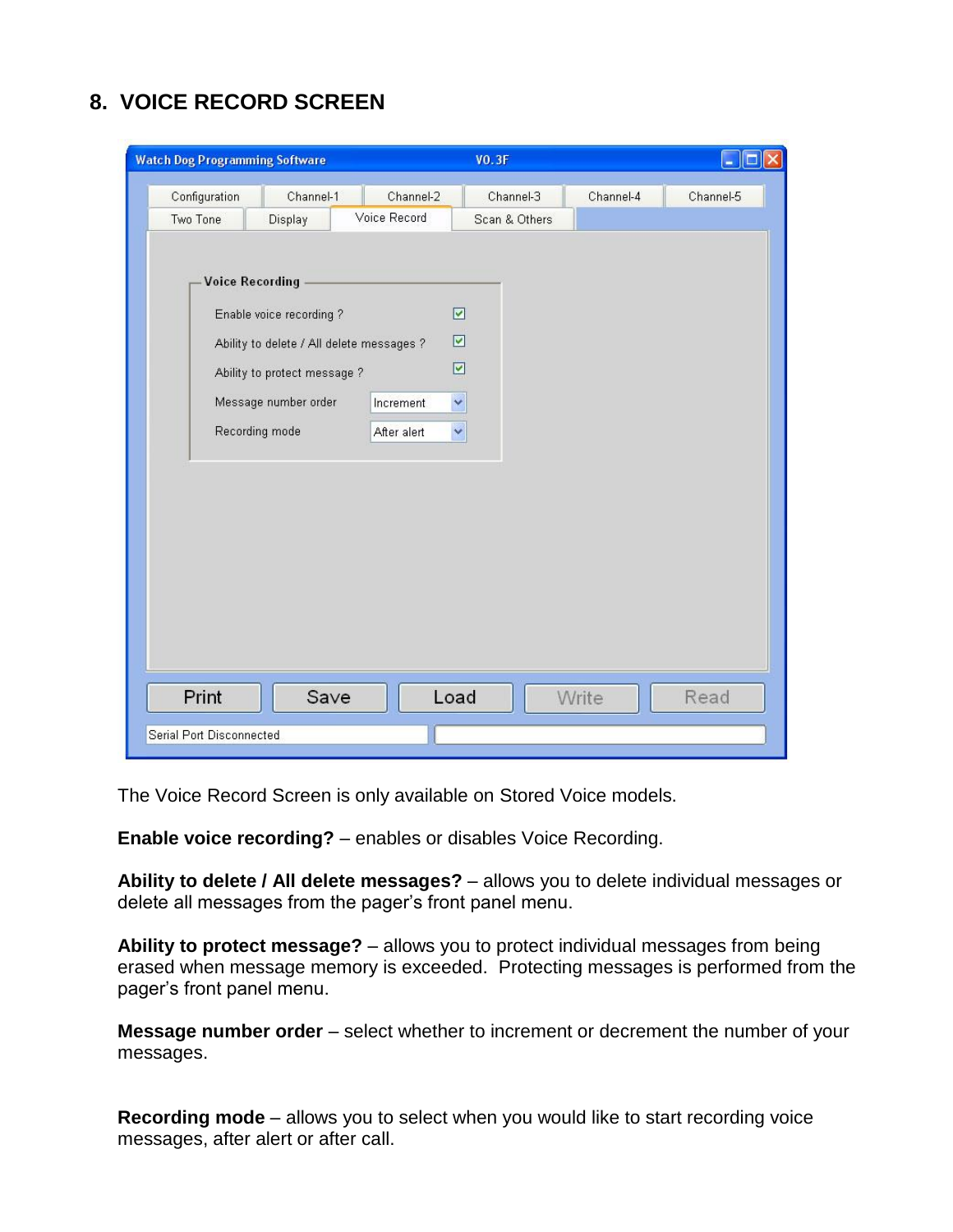Select "After alert" in situations where the system transmits a voice message immediately following the tones with no disruption in the continuous transmission of the carrier. If your system uses this mode of operation, the N time delay should not be used.

Select "After call" in situations where the carrier drops following the transmission of tones and then comes up again to send the voice message. This setting will eliminate recording of tones when several sets of tones are transmitted prior to the message transmission. Revert with N time delay is recommended in these cases. If using the "After call" setting for voice recording you need to make sure the carrier is ALWAYS interrupted prior to sending the voice traffic else recording will not be initiated.

| <b>Watch Dog Programming Software</b>                                                                                                                                                                                                                |                                                                                                                                                                                                                                    | <b>VO.3F</b>                                                |                                                       |           |
|------------------------------------------------------------------------------------------------------------------------------------------------------------------------------------------------------------------------------------------------------|------------------------------------------------------------------------------------------------------------------------------------------------------------------------------------------------------------------------------------|-------------------------------------------------------------|-------------------------------------------------------|-----------|
| Configuration<br>Channel-1                                                                                                                                                                                                                           | Channel-2                                                                                                                                                                                                                          | Channel-3                                                   | Channel-4                                             | Channel-5 |
| Display<br>Two Tone                                                                                                                                                                                                                                  | Voice Record                                                                                                                                                                                                                       | Scan & Others                                               |                                                       |           |
| Scan<br>Staying time for F2 in Priority Scan<br>Scan table<br>Ch1<br>$\boxed{\textcolor{blue}{\blacktriangledown}}$<br>F1<br>$\Box$<br>F <sub>2</sub><br>$\boxed{\textcolor{blue}{\blacktriangledown}}$<br><b>Priority Scan</b><br>Channel Scan<br>☑ | 2.0<br>Ch2<br>Ch <sub>3</sub><br>Ch4<br>□<br>$\Box$<br>$\Box$<br>$\Box$<br>$\boxed{\textcolor{blue}{\boldsymbol{\mathsf{M}}}}$<br>$\Box$<br>$\Box$<br>$\Box$<br>$\boxed{\textcolor{blue}{\blacktriangledown}}$<br>☑<br>$\Box$<br>П | $\vee$ sec<br>Ch <sub>5</sub><br>$\Box$<br>$\Box$<br>$\Box$ | <b>Private Option</b><br>Enable Private option $\Box$ |           |
| Alert<br>Alert Volume option                                                                                                                                                                                                                         | Volume control                                                                                                                                                                                                                     | $\checkmark$                                                |                                                       |           |
| Number of Power up Beep<br>Number of Power up Vibrate                                                                                                                                                                                                | $\overline{4}$<br>$\checkmark$<br>$\overline{4}$<br>×                                                                                                                                                                              |                                                             |                                                       |           |
| Print<br>Save                                                                                                                                                                                                                                        | Load                                                                                                                                                                                                                               |                                                             | Write                                                 | Read      |
|                                                                                                                                                                                                                                                      |                                                                                                                                                                                                                                    |                                                             |                                                       |           |
| Serial Port Disconnected                                                                                                                                                                                                                             |                                                                                                                                                                                                                                    |                                                             |                                                       |           |

# **9. SCAN & OTHERS**

The Scan option will only be available for pagers that have more than one frequency.

#### **Staying time on F-2 for Priority Scan**

This is the amount of time the pager will stay on F2 before it goes back to the priority channel (F1).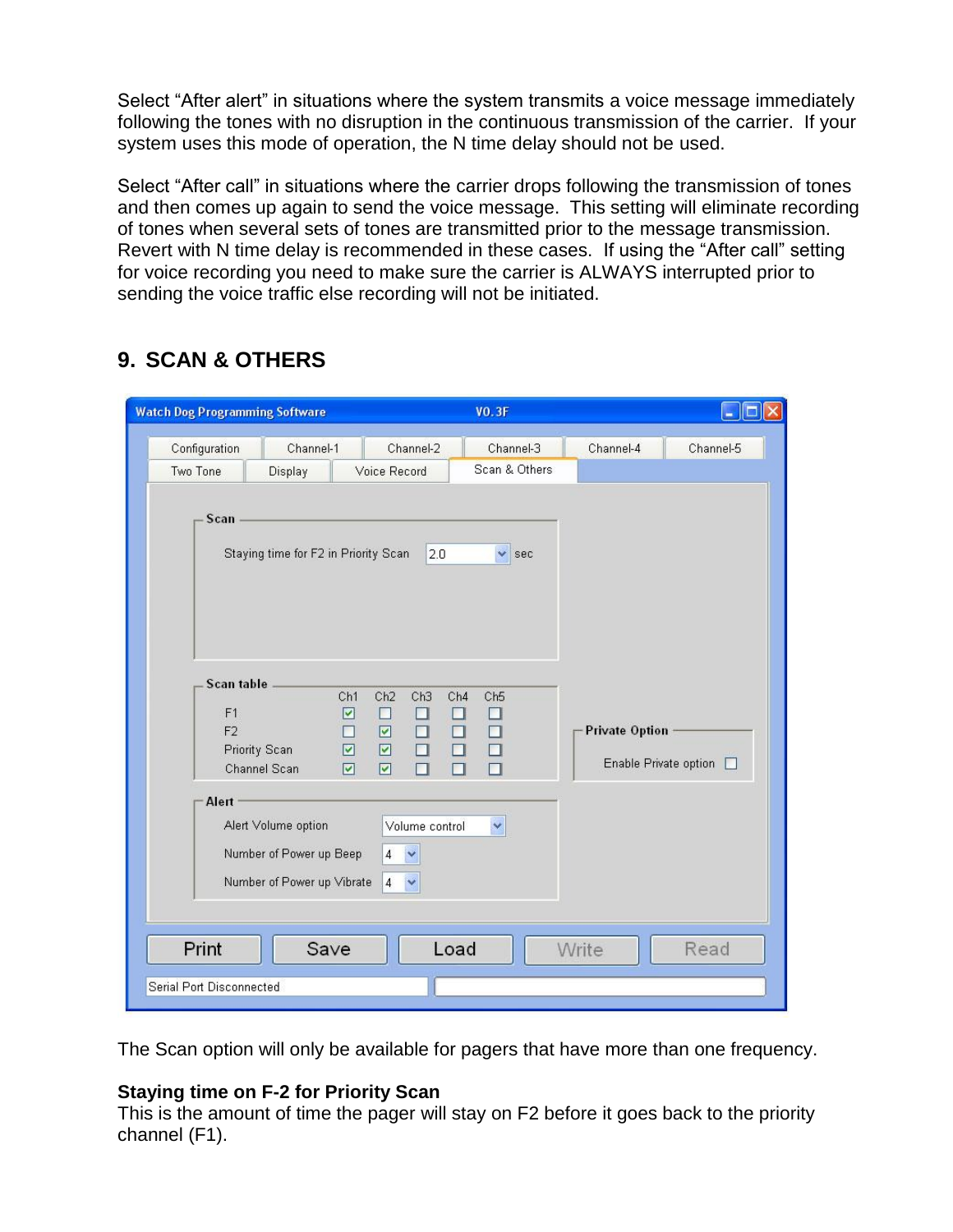#### **Scan Table**

The Scan Table sets up channel operation for F1 (Frequency 1), F2 (Frequency 2), Priority Scan, and Channel Scan. F1 can be set to any of the active channels, but only one channel can be selected as F1. F2 works in the same way, only one active channel can be selected as F2. Priority Scan can be set to work on any or all active channels, with F1 as the Priority Channel. Channel Scan also can be set to operate on any or all active channels. All selected channels will be scanned.

Note: Selective Call Scan is not included here because it cannot be changed. It will always be the F1 and F2 selections.

### **Watchdog Scan Modes**

### **Priority Scan**

If Priority Scan is selected, the WatchDog pager will alternately search from frequency 1 to frequency 2 looking for the presence of carrier. Alerting can only occur on priority channel (F1). If channel activity is detected on F1 then the WatchDog will lock on F1 and remain on F1 until channel activity ceases. At this time the scan function will resume. If channel activity is detected on F2, the WatchDog will process voice on F2 and periodically scan back to F1 looking for presence of a carrier. Anytime channel activity is detected on the primary channel, the pager will lock on that channel.

#### **Channel Scan**

When the WatchDog is in the Channel Scan mode, it will alternately search from frequency 1 to frequency 2 looking for presence of a carrier. The primary function of channel scan is to allow monitoring of any activity on either channel. Only one channel can be actively monitored at a time. If activity is detected on either F1 or F2, the WatchDog will lock on that channel until channel activity ceases. At this time, the pager will resume scanning between channels.

#### **Selective Call Scan**

The Selective Call Scan mode allows the WatchDog to silently scan from channel to channel looking for address tones. The pager will only open the audio path based on detection of an address and not just channel activity. If a proper address is detected, the WatchDog pager will alert and open the audio path for messaging.

In order to return to the scan mode the pager must first enter selective call standby. This is done automatically if the audio function is programmed for "auto reset" or "timeout". If programmed for "revert" or "manual reset" then the reset button must be depressed and released. The WatchDog will then resume selective call scan.

**Alert Volume Option -** This can be set to volume control which allows you to control volume with the knob on top of the pager. It can also be set to maximum, in which case your pager will alert at its highest volume at all times.

**Number of Power Up Beeps and Vibrate:** The number of times your pager beeps and vibrates when turned on.